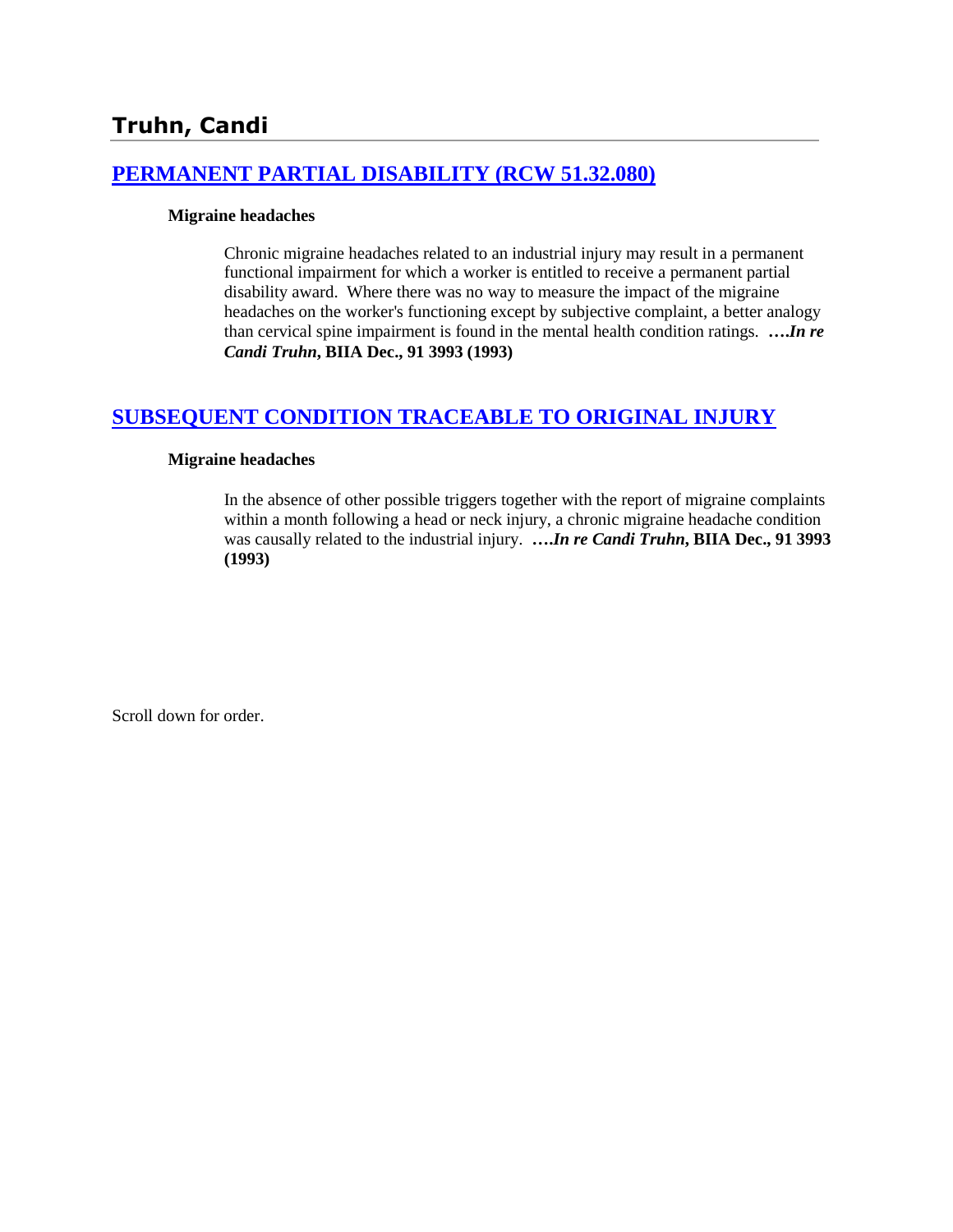### **BEFORE THE BOARD OF INDUSTRIAL INSURANCE APPEALS STATE OF WASHINGTON**

**)**

**IN RE: CANDI D. TRUHN ) DOCKET NOS. 91 3993 & 91 4292**

**CLAIM NO. T-347606 ) DECISION AND ORDER**

APPEARANCES:

Claimant, Candi D. Truhn, by Aaby, Putnam, Albo & Causey, per James C. Causey, Jr. and Joseph A. Albo, Attorneys, and Laurel Anderson, Paralegal

Self-Insured Employer, Safeway Stores, Inc., by Perkins Coie, per Michael L. Hall and Jeffrey M. Sayre, Attorneys

These are appeals filed by the claimant, Candi Truhn, on August 5, 1991 and by the employer, Safeway Stores, Inc., on August 26, 1991, from an order of the Department of Labor and Industries dated July 30, 1991 which affirmed the provisions of a prior order dated April 4, 1991 which closed the claim with a permanent partial disability award equal to 14% of the amputation value of the left arm at any point from below the elbow joint distal to the insertion of the biceps tendon to and including mid metacarpal amputation of the hand, and time loss compensation as paid through October 20, 1990. **REVERSED AND REMANDED**.

# **DECISION**

Pursuant to RCW 51.52.104 and RCW 51.52.106, this matter is before the Board for review and decision on a timely Petition for Review filed by the claimant to a Proposed Decision and Order issued on January 20, 1993 in which the order of the Department dated July 30, 1991 was reversed and remanded with direction to pay the claimant a permanent partial disability award equal to 7% of the amputation value of the left arm at any point from below the elbow joint distal to the insertion of the biceps tendon to and including mid metacarpal amputation of the hand and to thereupon close the claim with time loss compensation as paid. On March 22, 1993, the employer responded to the claimant's Petition for Review.

The Board has reviewed the evidentiary rulings in the record of proceedings and finds that no prejudicial error was committed and said rulings are hereby affirmed.

We have granted review because we conclude that the record establishes by a preponderance of the evidence that Ms. Truhn's migraine headaches were caused by her industrial injury and result in a functional impairment for which she is entitled to receive a permanent partial disability award, in addition to an award for residual impairment from the left wrist fracture.

1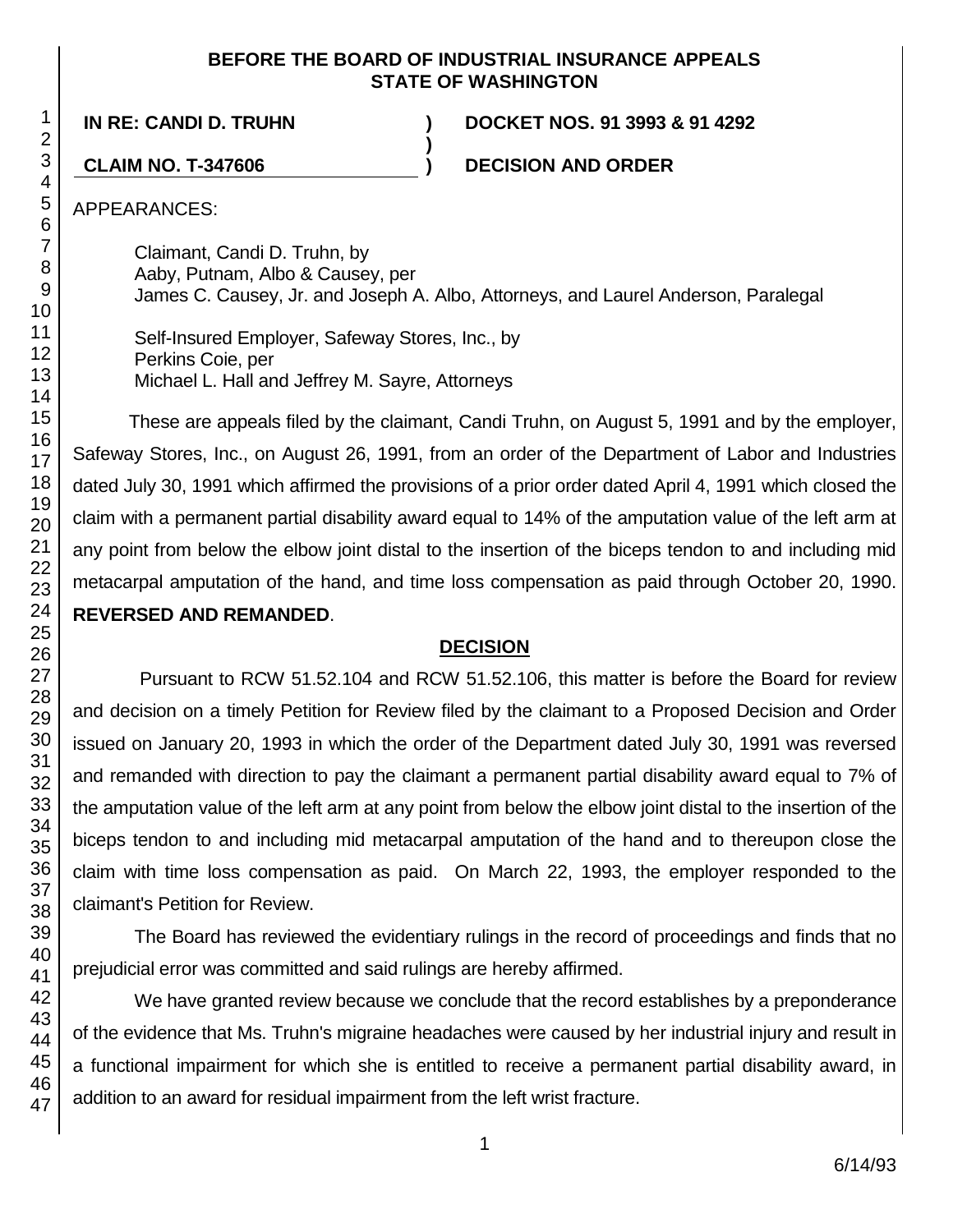Ms. Truhn sustained an injury on August 16, 1989, while working at Safeway Stores as a price changer, when she fell from a ladder and broke her left wrist. She believes that she also struck her head. Ms. Truhn's left wrist was set by Dr. John Pierce and he provided follow up treatment for the wrist through September 1989. She did not report any problem with headaches to Dr. Pierce. Her description to Dr. Pierce of the injury was that she fell off the ladder, struck her buttock and arm, and twisted her back. Within a few days of the fall, Ms. Truhn reported pain in the rhomboid muscle and low back. Dr. Pierce felt that in addition to the wrist fracture, Ms. Truhn had bruised her sacrum and strained the rhomboid muscle and recommended conservative treatment as no bony structures were affected.

In September 1989, Ms. Truhn sought care from Dr. Douglas Hom, an internist, for upper/mid and low back pain complaints. At that time she described her injury to Dr. Hom as a 15 foot fall from a ladder, wherein she landed on concrete on her back. Dr. Hom took x-rays and provided antiinflammatory medications for the contusions and sprain. The x-rays showed degenerative disc changes in the thoracic spine and a fairly normal lumbar spine. Dr. Hom believed the industrial injury had aggravated the degenerative arthritis in the thoracic area. At Ms. Truhn's visit to Dr. Hom in early October 1989, she reported improvement in her back discomfort, but more wrist discomfort. During her next visit on November 7, 1989, Ms. Truhn reported a new complaint of pain going up the back and neck and around the head, the first episode having occurred two weeks earlier and another episode a few days before the visit. She reported never having headaches prior to the injury. Dr. Hom attributed the headaches to tension, but because of the injury and because the headache had recurred, he thought the headaches were "mixed migraine" caused by tension on pain-sensitive areas. Dr. Hom prescribed medication for the headaches, to be taken on an "as needed" basis.

During Ms. Truhn's next visit with Dr. Hom in January 1990, she reported having the headaches but with less frequency. Thereafter, she did not complain of headaches until September, but Dr. Hom attributed her request for a refill of the medication in August 1990 to her continued headache condition.

On September 24, 1990 Ms. Truhn was seen by Dr. Hom and complained of a severe migraine headache that had lasted for the past several days. She reported the headache began with a feeling of neck tension, which increased so that she was unable to move her neck. Dr. Hom felt that she had a severe migraine headache and prescribed codeine type medication. That evening Ms. Truhn reported to the hospital emergency room with a severe headache. Spinal tap test and CT scan,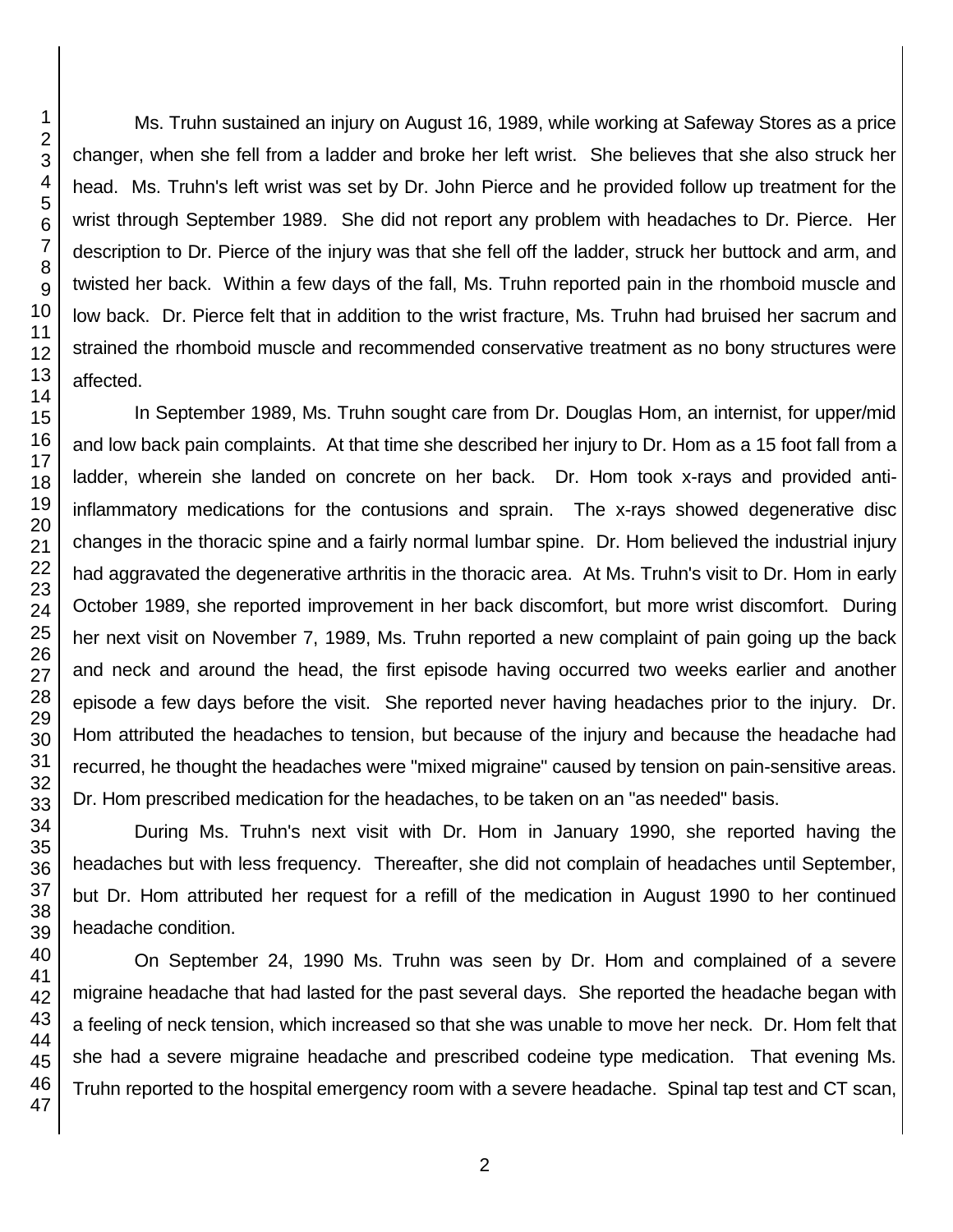to rule out central nervous system infection, were negative. She returned to Dr. Hom the following day and a nerve block was attempted with only partial success. On September 30, she again called Dr. Hom's office reporting severe headaches. When Ms. Truhn was seen on October 2, 1990, Dr. Hom felt she demonstrated flu-like symptoms of fever, chills and overall aching. He attributed some of the symptoms to a flu-like illness and some symptoms to rebound from the withdrawal from medication she had taken during the recent headache episode.

After an examination in May 1991, Dr. Hom diagnosed an underlying degenerative arthritis condition which became painful after the industrial injury, then improved, and then worsened in the mid-dorsal and then the cervical area. He attributed the recurrent migraine headaches to the pain in the cervical/thoracic region caused by the fall from the ladder, and agreed with the permanent disability rating of Dr. Stewart Tepper, who rated the headaches as representing permanent impairment equal to 10% as compared to total bodily impairment, or alternatively, a Category 2 cervical impairment. Dr. Hom also rated permanent impairment in the cervical/dorsal area as best described by Category 2, based upon slight reduction of motion and tenderness in the cervical spine, subjective discomfort, and accentuation of the dorsal spine upon examination, a finding made for the first time in May 1991.

Dr. Stewart Tepper, a neurologist, examined Ms. Truhn on April 23, 1991 at which time Ms. Truhn described a fall while working at Safeway wherein she broke her wrist and struck her buttock, twisting her back. In the history to Dr. Tepper, Ms. Truhn recounted that she had also struck her head twice, although that was not a part of the history given to Dr. Hom. Dr. Tepper concluded that in the absence of other possible triggers, such as a genetic history or an environmental trigger such as meningitis, together with the report of migraine complaints within the month following a head or neck injury, that the migraines were caused by the industrial injury. Dr. Tepper believed that his diagnosis was confirmed in that the medication Ms. Truhn takes when she feels a headache coming on aborts the headache. In addition, Dr. Tepper pointed out further criteria upon which he relied in formulating the migraine headache diagnosis, such as 1) the repetitive nature (at least five episodes); 2) the duration of the headaches lasting four to seventy-two hours; 3) the report of throbbing quality rather than aching quality; and 4) the moderate to severe intensity of the headaches precluding ability to engage in routine physical activity.

Dr. Tepper rated Ms. Truhn's permanent impairment from the migraine headaches as a Category 2 cervical impairment, or 10% as compared to total bodily impairment. He used the cervical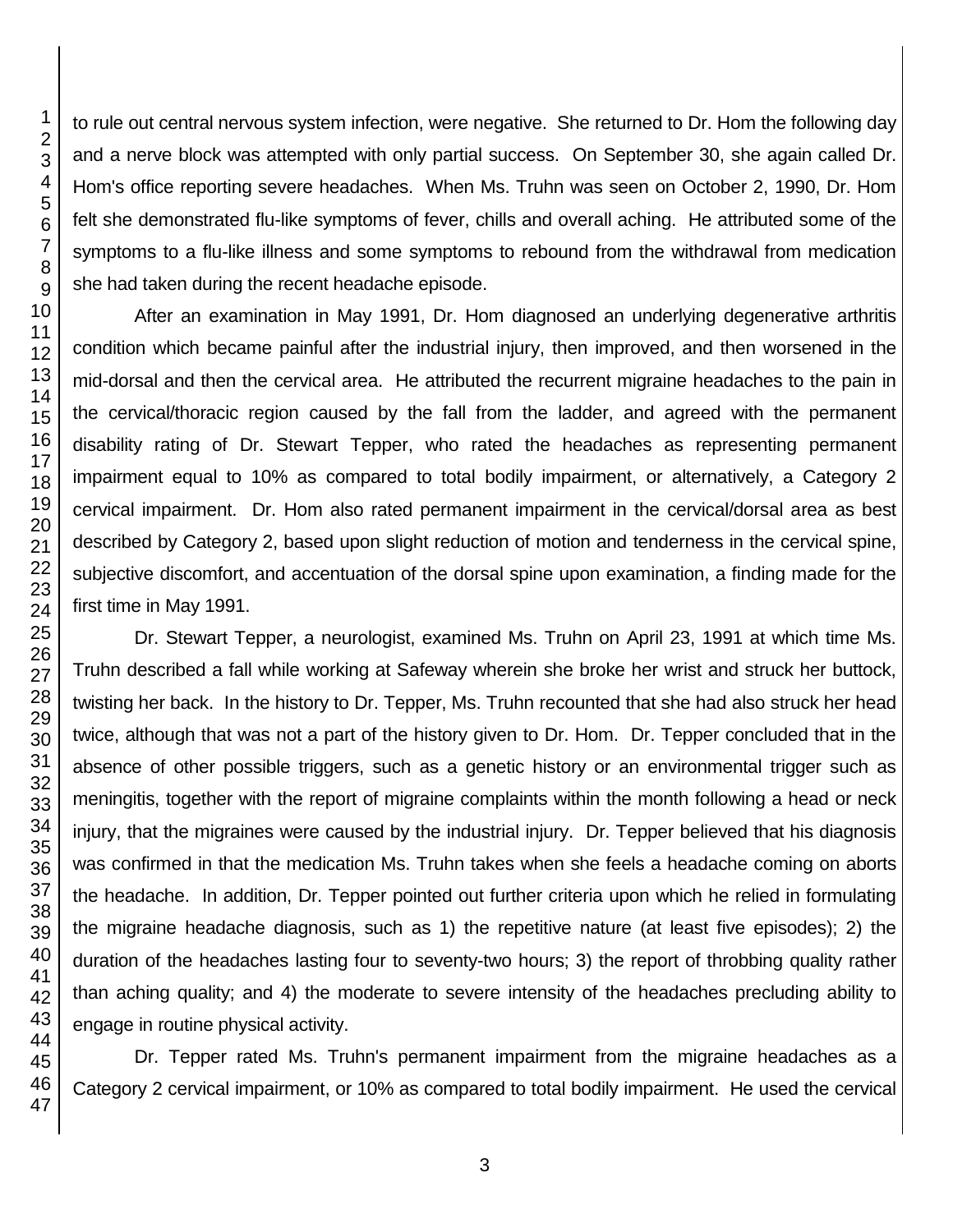category rating because Ms. Truhn's migraines have associated neck pain. However, he did not make findings related to the cervical spine that are encompassed in the cervical impairment category. He explained that there are no American Medical Association standards for rating migraine headaches, nor are they described by a specific category in the Washington Administrative Code.

Dr. Mary E. Reif, a neurologist who examined Ms. Truhn on June 5, 1991, was of the opinion that the headaches were not caused by the injury because of the delay between the injury and the first reported headache almost five weeks thereafter, and also because Ms. Truhn did not originally report to her doctors that she had hit her head in the fall. Ms. Truhn reported pain complaints in the neck, associated with the onset of headaches, mild mid-back pain between the shoulder blades, and left wrist discomfort. Dr. Reif felt that the interscapular or dorsal back pain represented no permanent impairment. While acknowledging that headaches can be rated by comparing the impairment to total bodily impairment rather than by comparing the impairment to a cervical category, Dr. Reif pointed out that she would rate no impairment for Ms. Truhn's headaches because they are medically controlled and represent no functional impairment.

While the medical experts disagree concerning the causal relationship between the injury and the migraines, we are persuaded by the testimony of her attending physician, Dr. Hom and Dr. Tepper, who specializes in the treatment of headaches, that the fall from the ladder was the cause of her migraine headaches on a more probable than not basis.

As all the medical experts point out, headaches are not able to be objectively confirmed by their very nature, and yet it is common knowledge that the pain from headaches can disturb the quality of life and alter certain behavior and limit functional activity. Because pain is a purely subjective phenomenon, it is difficult to validate its presence, and to measure it. Migraine headache is not listed as a specified permanent partial disability under RCW 51.32.080, nor does it fall under any of the categories of unspecified disabilities described in the Washington Administrative Code sections, WAC 296-20-200 et. seq. However, WAC 296-20-220 (1)(o) provides that bodily areas and conditions which are not included in the categories and which do not involve loss of hearing, central visual acuity, enucleation of an eye, or use of an extremity, "shall" be assessed for impairment in terms of total bodily impairment. Thus, it is appropriate to rate Ms. Truhn's impairment due to the migraines under the above-cited special rule for unspecified disabilities, not under the category for cervical impairments.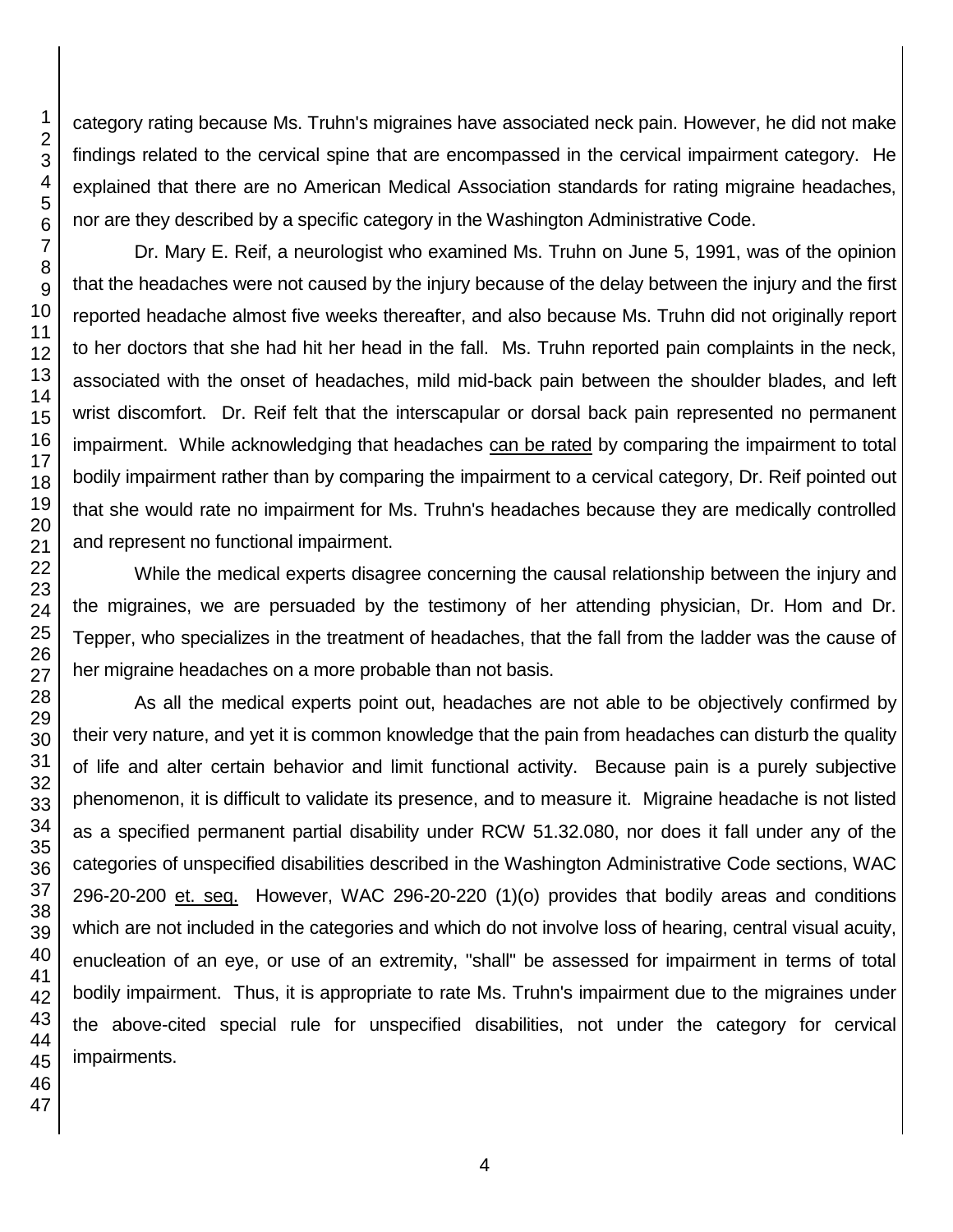The AMA Guides to the Evaluation of Permanent Impairment, Third Edition Revised, note that despite numerous attempts, the development of methodologies for the objective measurement of pain are not available. The Guides further note that the Commission on the Evaluation of Pain, because of the inadequacy of data, recommended further study on this issue in a 1987 report.

The AMA Guides, therefore, do not offer a way to measure the exact extent of disability these headaches represent for Ms. Truhn. We conclude that it is appropriate to evaluate her impairment by analogizing to those unspecified disabilities which are categorized. Especially because the migraines are controlled by medication when she feels them coming on, it is difficult to evaluate to what extent the migraines limit her functional capacity to take part in the activities of daily living, recreational or work pursuits, which are the factors to consider in measuring impairment. Dr. Tepper offers no real reason for assigning 10% as compared to total bodily impairment, although he analogizes the impairment to a Category 2 cervical impairment because her migraines have associated neck pain. However, if indeed her migraines are controlled by medication which both her testimony and that of her experts confirm, then we have difficulty in assigning an impairment rating of 10% as compared to total bodily impairment as Dr. Tepper suggests. We do not, however, conclude as does Dr. Reif that because the headaches are controlled by medicine that they represent no impairment. Because there is no way to measure the impact of the migraines on her functioning except by subjective complaint, we believe that a better analogy than cervical spine impairment can be found in the mental health condition ratings. The key ingredient in the mental health categories is measuring the degree to which the condition "significantly alters" the life adjustment of the patient.

Ms. Truhn must now take medication whenever she feels the onset of a migraine headache. This can vary in frequency from once to three times a week. By taking medication, she avoids or aborts the debilitating headaches which can and do preclude activity. She has had to alter her life somewhat by having to take the medication when the headaches begin, but the migraines have not seemingly affected her personal or social adjustment, her ability to work or maintain leisure activities. When we analogize to the mental health impairment, we conclude that her disability falls between the 0% as compared to total bodily impairment represented by Category 1, and the 10% represented by Category 2 of mental impairment categories. We therefore conclude that this record supports a rating for the migraines of 5% as compared to total bodily impairment.

The claimant additionally seeks an award for impairment in the cervical or the dorsal area based upon the opinion of Dr. Hom, Ms. Truhn's attending internist, who rated a Category 2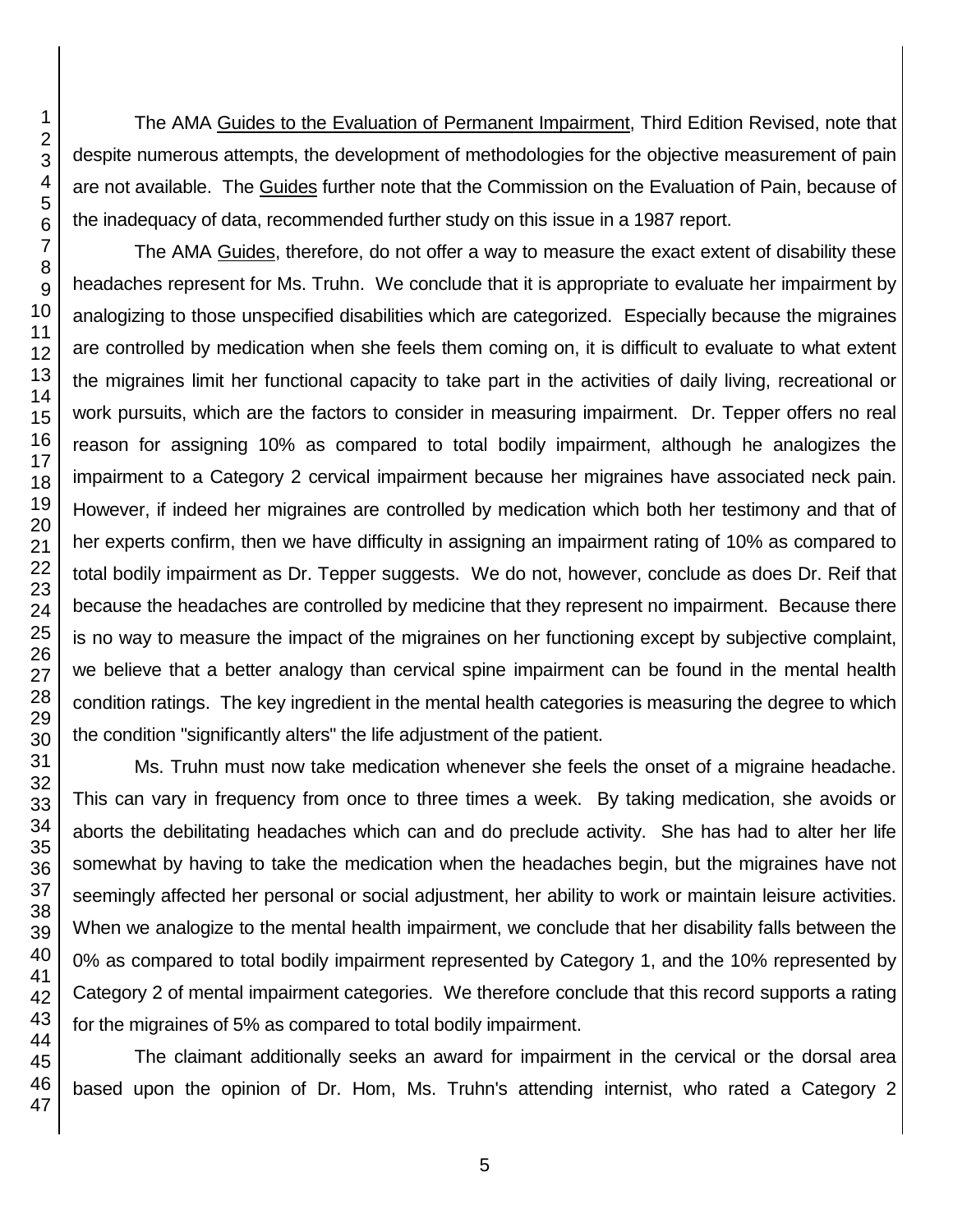impairment in the cervical/dorsal area, or a Category 2 impairment in the dorsal area, based upon limited range of motion, pain complaints, and a finding of accentuation of the dorsal curve. Like the industrial appeals judge, we do not attribute much weight to Dr. Hom's rating since it is based on purely subjective complaints and findings. The accentuation of the dorsal curve found in May 1991 has not been shown to be a permanent finding since no other examiner found it, and furthermore, we are not persuaded that if the accentuation of the dorsal spine is a permanent finding, that it has been shown to be related to the industrial injury or merely due to the pre-existing degenerative changes. We are persuaded that the findings support a Category 1 rating in either the cervical or dorsal area since that category represents subjective pain complaints only, without objective findings.

With respect to the impairment for the wrist, the only witness to rate that impairment was Dr. Ivar Birkland, but his testimony was ambiguous in that he felt that using the AMA Guides, Second Edition, Ms. Truhn had an impairment equal to 8% of the amputation value of the left arm at any point from below the elbow joint distal to the insertion of the biceps tendon to and including mid-metacarpal amputation of the hand. When using the Third Edition of the Guides, however, the percentage impairment was 7%. Since either 8% or 7% is supportable in this record, we conclude that 8% is the rating which should be awarded.

After consideration of the Proposed Decision and Order, the Petition for Review filed thereto, the employer's Response to the Petition for Review, and a careful review of the entire record, we enter the following findings and legal conclusions:

# **FINDINGS OF FACT**

1. On August 24, 1989, the self-insured employer, Safeway Stores, Inc., received an application for benefits from the claimant, Candi Truhn, alleging an industrial injury on August 16, 1989, while in course of employment with Safeway Stores, Inc. On November 19, 1990, the Department entered an order allowing the claim. On February 5, 1991 the Department entered an order closing the claim with time loss compensation as paid and a permanent partial disability equal to 14% of the amputation value of the left arm at or above the deltoid insertion or by disarticulation at the shoulder. On February 21, 1991, the employer protested and on March 8, 1991, the Department entered an order holding the February 5, 1991 order in abeyance. On April 4, 1991, the Department entered an order cancelling the February 5, 1991 order, and closing the claim with time loss compensation as paid to October 20, 1990 and a permanent partial disability award of 14% of the amputation value of the left arm at any point from below the elbow joint distal to the insertion of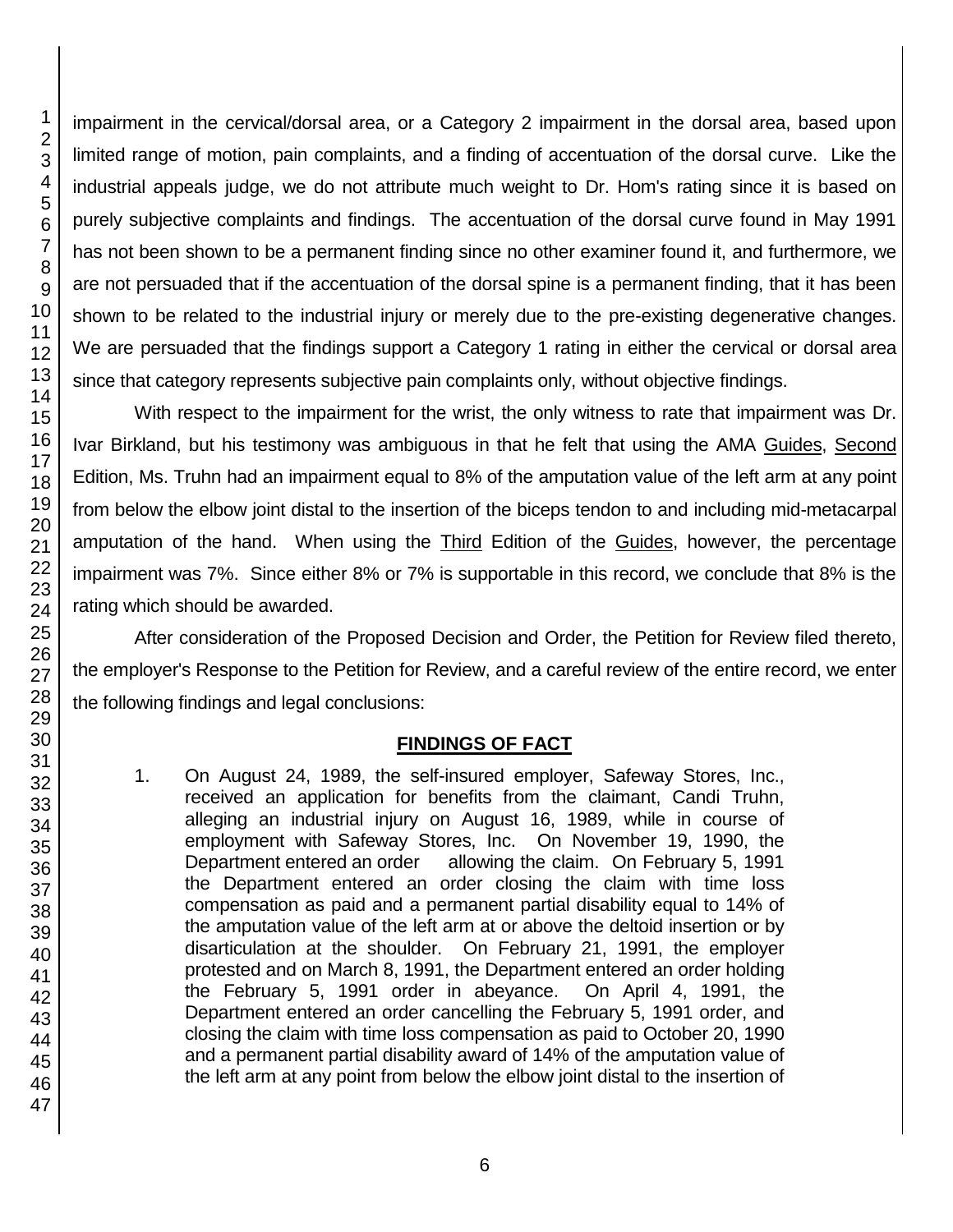the biceps tendon to and including the mid-metacarpal amputation of the hand.

The claimant timely protested the April 4, 1991 order, and on April 19, 1991 the Department issued an order holding the April 4, 1991 order in abeyance. On July 30, 1991, the Department entered an order affirming the provisions of the order dated April 4, 1991. On August 5, 1991, the claimant appealed to the Board from the July 30, 1991 order, and the appeal was granted and docketed under Docket No. 91 3993. On August 26, 1991, the employer appealed to the Board from the July 30, 1991 order, and the appeal was granted and docketed under Docket No. 91 4292.

- 2. On August 16, 1989, while working as a price changer at Safeway Stores, Inc., Candi Truhn fell off a ladder, landing on her back, and fracturing her left wrist.
- 3. As of July 30, 1991, Candi Truhn's conditions related to the August 16, 1989 injury were fixed and in need of no further treatment. As of July 30, 1991, Candi Truhn had permanent residual impairment causally related to the August 16, 1989 industrial injury which consisted of a healed left wrist fracture, dorsal back pain, and migraine headaches.
- 4. As of July 30, 1991, the claimant's permanent partial impairment resulting from the industrial injury was equal to 8% of the amputation value of the left arm at any point from below the elbow joint distal to the insertion of the biceps tendon to and including mid-metacarpal amputation of the hand. She additionally had impairment in the dorsal spine which was best described by Category 1, WAC 296-20-260, (0% as compared to total bodily impairment). As of July 30, 1991, the claimant's migraine headaches, causally related to the industrial injury, resulted in disability equal to 5% as compared to total bodily impairment.

## **CONCLUSIONS OF LAW**

- 1. The Board of Industrial Insurance Appeals has jurisdiction of the parties and the subject matter of these appeals.
- 2. The order of July 30, 1991 which affirmed the order of April 4, 1991 which closed the claim with a permanent partial disability award equal to 14% of the amputation value of the left arm at any point from below the elbow joint distal to the insertion of the biceps tendon to and including mid-metacarpal amputation of the hand and time loss compensation as paid through October 20, 1990, is incorrect and is reversed, and the claim remanded to the Department with direction to issue an order requiring the self-insured employer to pay the claimant permanent partial disability awards equal to 8% of the amputation value of the left arm at any point from below the elbow joint distal to the insertion of the biceps tendon to and including midmetacarpal amputation of the hand, 5% as compared to total bodily